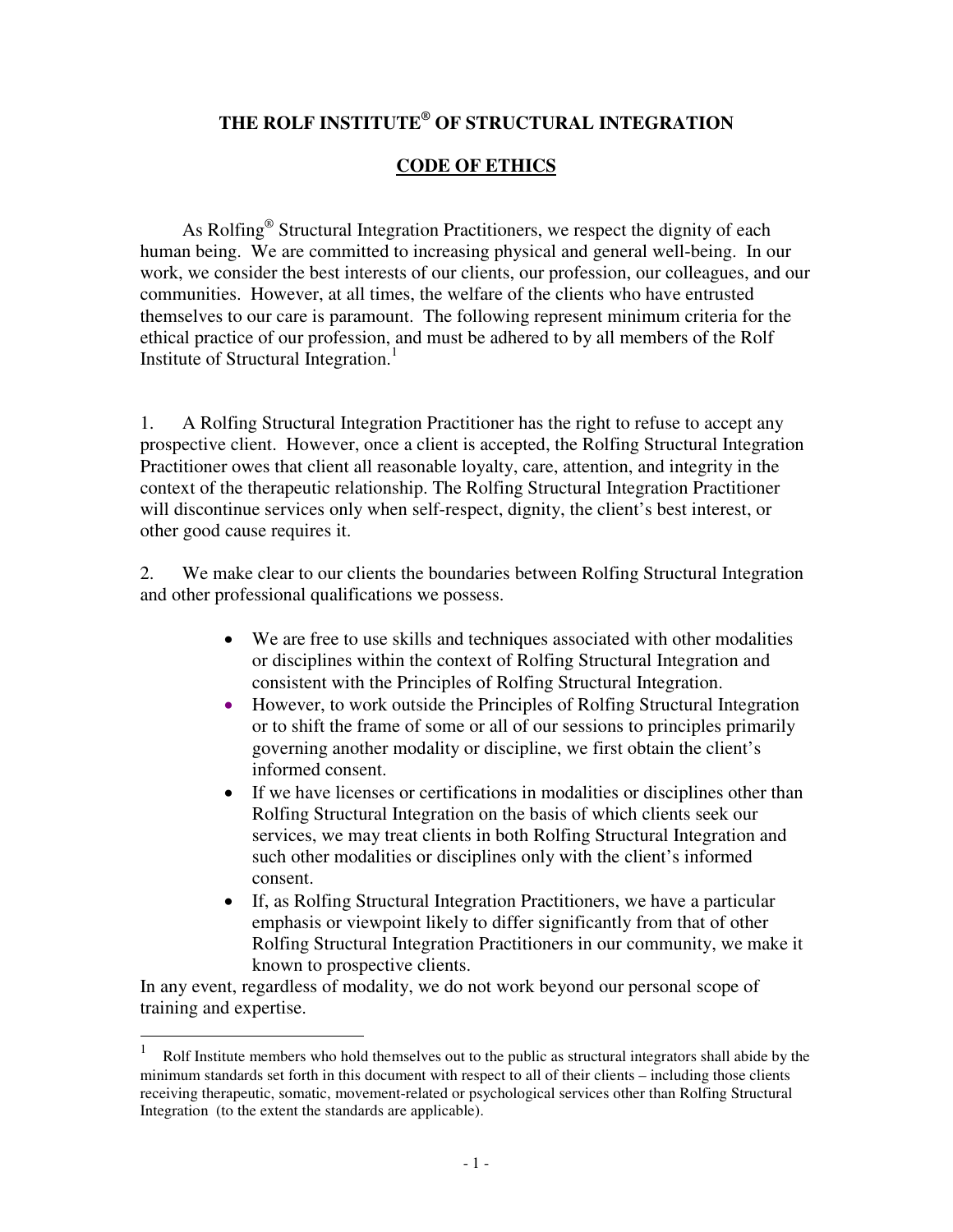3. We safeguard personal information obtained in the course of our teaching, practice, or research, and share it only with the client's prior consent. Such information shall not be communicated to others without such consent unless the Rolfing Structural Integration Practitioner believes with good reason that nondisclosure would present a clear and imminent danger to an individual or to society – and even then, information should be disclosed only to appropriate professionals or public authorities. In any event, information should be provided only to persons clearly concerned with the matter, and only to the extent necessary and without undue invasion of privacy. Rolfing Structural Integration Practitioners are permitted to respond to subpoenas or other legal process, but should attempt to inform the client before doing so. Clinical materials are used in classroom teaching, in research and in writing only with the client's express permission, or when all information from which the identity of the client could be discerned is expunged or disguised.

4. The client is the best and final authority as to his or her own welfare. We seek at all times to further that understanding; at no time do we endeavor to assume that function.

5. Resistance or pain may accompany the changes brought about by Rolfing Structural Integration. We create an atmosphere in which the client is in charge and the client's limits are respected.

6. Our effectiveness depends on our ability to maintain sound interpersonal relations. We recognize that our own temporary or enduring dysfunction might interfere with our ability to deliver services; and we refrain from Rolfing Structural Integration when our own emotional or physical circumstances are likely to result in inferior professional service or harm to our clients.

7. It is our duty to conduct ourselves in our professional affairs so as to improve the position and practice of Rolfing Structural Integration, and to avoid discredit to the profession. When we describe Rolfing Structural Integration to actual or prospective clients or to the general public, we speak fairly and accurately, avoiding exaggeration, sensationalism and superficiality. Modesty, scientific caution, and regard for the limits of current knowledge shall characterize all statements about Rolfing Structural Integration.

8. It is improper to attempt to obtain clients through communications that are either intended to or highly likely in fact to create inflated or unjustified expectations; are baselessly self-laudatory; or contain incorrect or incomplete statements of fact that a reasonable person would recognize as misleading in context. In particular, one must be scrupulously honest and not misleading in describing one's own skill set and levels of professional education and experience.

9. It is improper to state or imply that one Rolfing Structural Integration Practitioner has skills superior to another unless one has a reasonable basis to believe, and does in fact believe, both that the statement or implication is true and that the difference in skill is relevant to the particular client's goals or issues. Similarly, it is improper to discourage a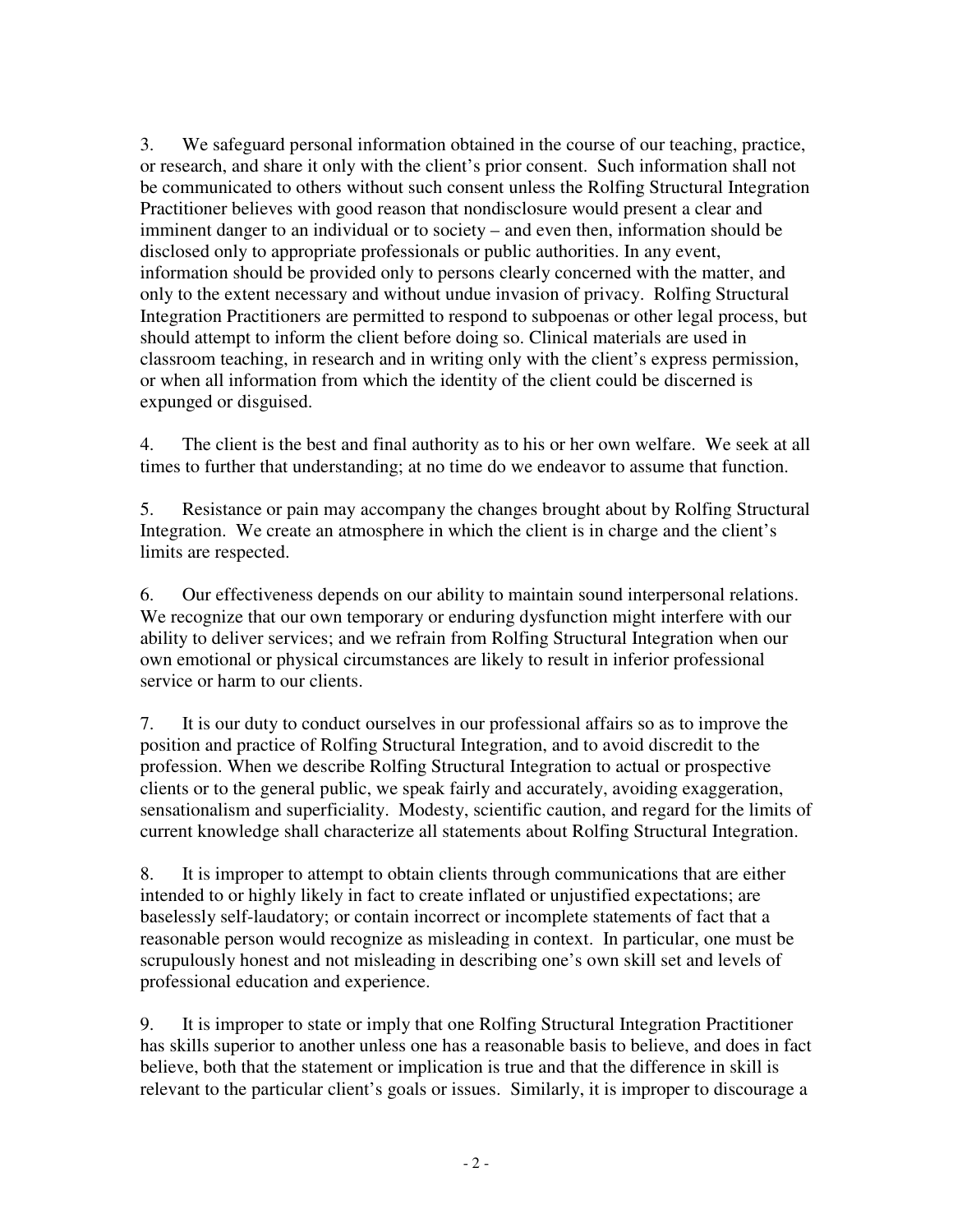client from accepting the services of a particular structural integrator or other professional service provider in the absence of an honest and reasonable belief that such services would be detrimental to the client.

10. Before we accept a client, we make clear to the client our fee arrangements, including cost, methods of payment and timing of payments.

11. We act in the clients' best interests in serving each client, neither prolonging the number of sessions unduly or without good cause, nor continuing Rolfing Structural Integration when it should be reasonably clear that the client in not benefiting from it. Where we intend to prolong or curtail treatment *vis a vis* the original parameters to which we have agreed with the client, we consult with the client, presenting our reasons fairly and clearly.

12. Should we provide a client information, opinions or advice on matters beyond our certified or licensed professional competence, we make sure the client understands the non-authoritative nature of our statements.

13. We do not use our professional position for purposes inconsistent with the best interests of our clients. In particular, we do not take advantage of whatever authority present, past or prospective clients might confer upon us as Rolfing Structural Integration Practitioners to induce them to enter into other therapeutic, commercial, sexual or social relationships with us; nor do we engage in relationships with our clients that are likely to interfere with or be detrimental to the Rolfing Structural Integration process.

14. In the event we refer our clients to other professionals (or other professionals refer clients to us), we neither give nor accept any form of commission, rebate, or remuneration for referrals.

15. We do not condition our provision of Rolfing Structural Integration services upon the client's acceptance of any other goods or services from either ourselves or from others.

16. Recognizing that Rolfing Structural Integration is a relationship and not a commodity, we do not offer our services as Rolfing Structural Integration Practitioners or accept as a Rolfing Structural Integration client a person we know to be receiving a structural integration series from another qualified practitioner in the absence of a compelling reason related to the client's best interest. In any event – unless the client specifically requests otherwise -- we will not accept such a person as a Rolfing Structural Integration client before having made a good-faith attempt to confer with the person's current practitioner, and having advised the person to do likewise.

17. Should a business dispute arise between a Rolfing Structural Integration Practitioner and a client, a fellow Rolfing Structural Integration Practitioner or another professional, the Rolfing Structural Integration Practitioner will endeavor to resolve it fairly, amicably and honestly.